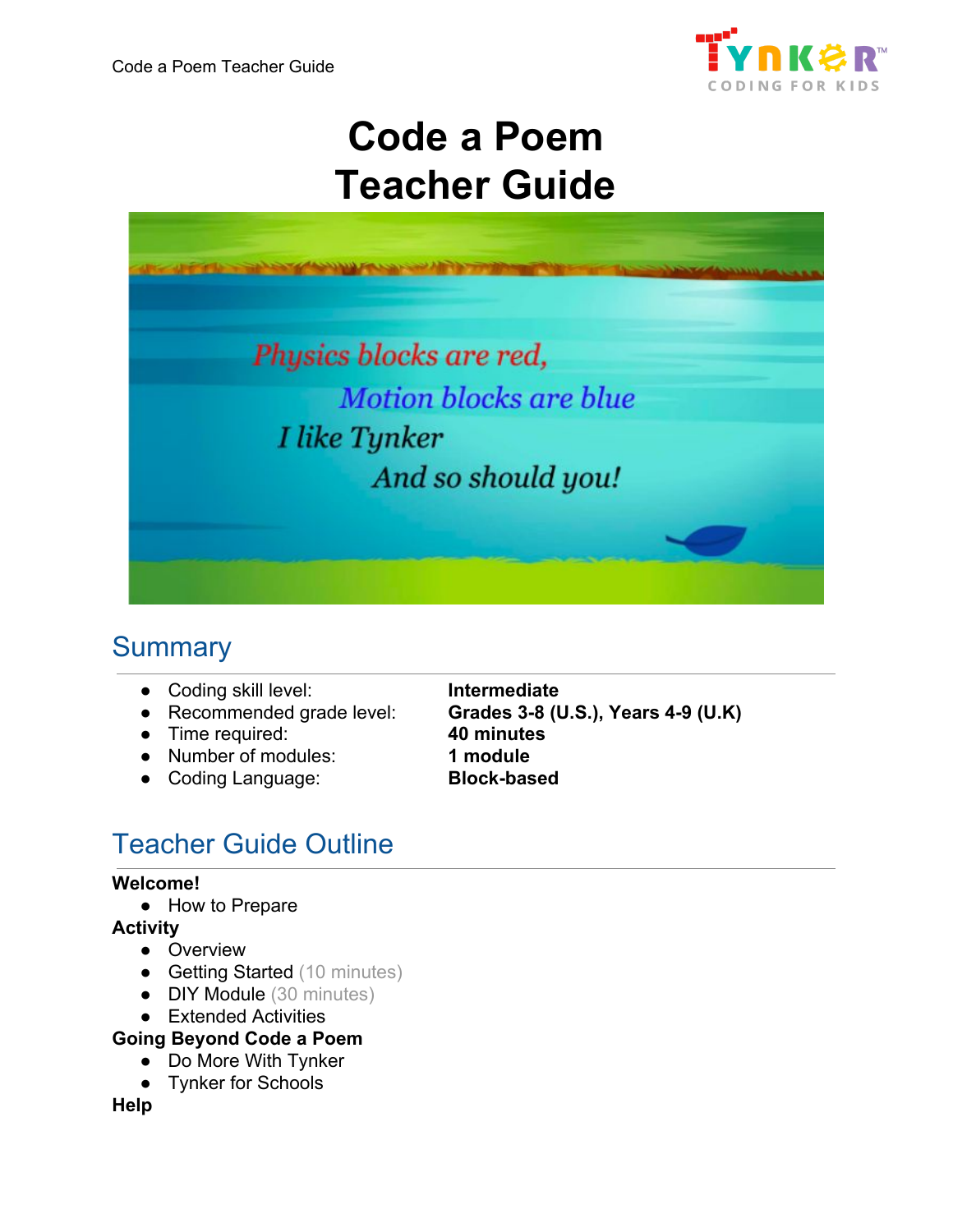

# **Welcome!**

Let's celebrate World Poetry Day (March 21) by reading, creating, and sharing poetry! In this lesson, students will tap into their creative writing skills as they create their own poem. After students finish writing their poem, they will follow a step-by-step tutorial to bring their poem to life using Tynker. Activities include selecting a background that matches the theme of their poem; using the text tool to write their poem; programming the starting position of the first line of their poem; programming the lines of their poem to glide in or drop from above; and programming an Actor to gently float down the screen and change colors. For an additional challenge, students can complete the bonus activities in "Step 8" of the tutorial.

By the end of this lesson, students will have combined creativity with problem-solving skills while reinforcing coding concepts such as simple events, delays, screen bounds, advanced costume handling, advanced motion, and advanced animation.

### How to Prepare

This activity is designed for self-directed learning. Your role will be to help students individually and facilitate as students complete the coding activities on their own. The best way to prepare is to:

- 1. **Familiarize yourself with the material.** After selecting your Tynker lesson (e.g., Code a Poem), read through this teacher guide and complete the activity before assigning it to students. This will allow you to troubleshoot anything in advance and plan for potential questions from your students.
- 2. **OPTIONAL: Sign up for a teacher account.** Although an account is NOT required, creating a free teacher account will allow you to access teacher guides, answer keys, and tons of additional resources. You'll also be able to create free accounts for your students, monitor their progress, and see their projects.
- 3. **OPTIONAL: Create student accounts.** From your teacher account, you can easily create free student accounts for all your students. This will allow them to save their projects and progress, so they can continue coding when they get home! Again, this is not necessary to complete the Code a Poem lesson.

# **Activity**

#### **Overview**

#### **Objectives**

Students will...

- Write an original poem
- Apply coding concepts such as simple events, delays, screen bounds, advanced costume handling, advanced motion, and advanced animation to create an interactive poem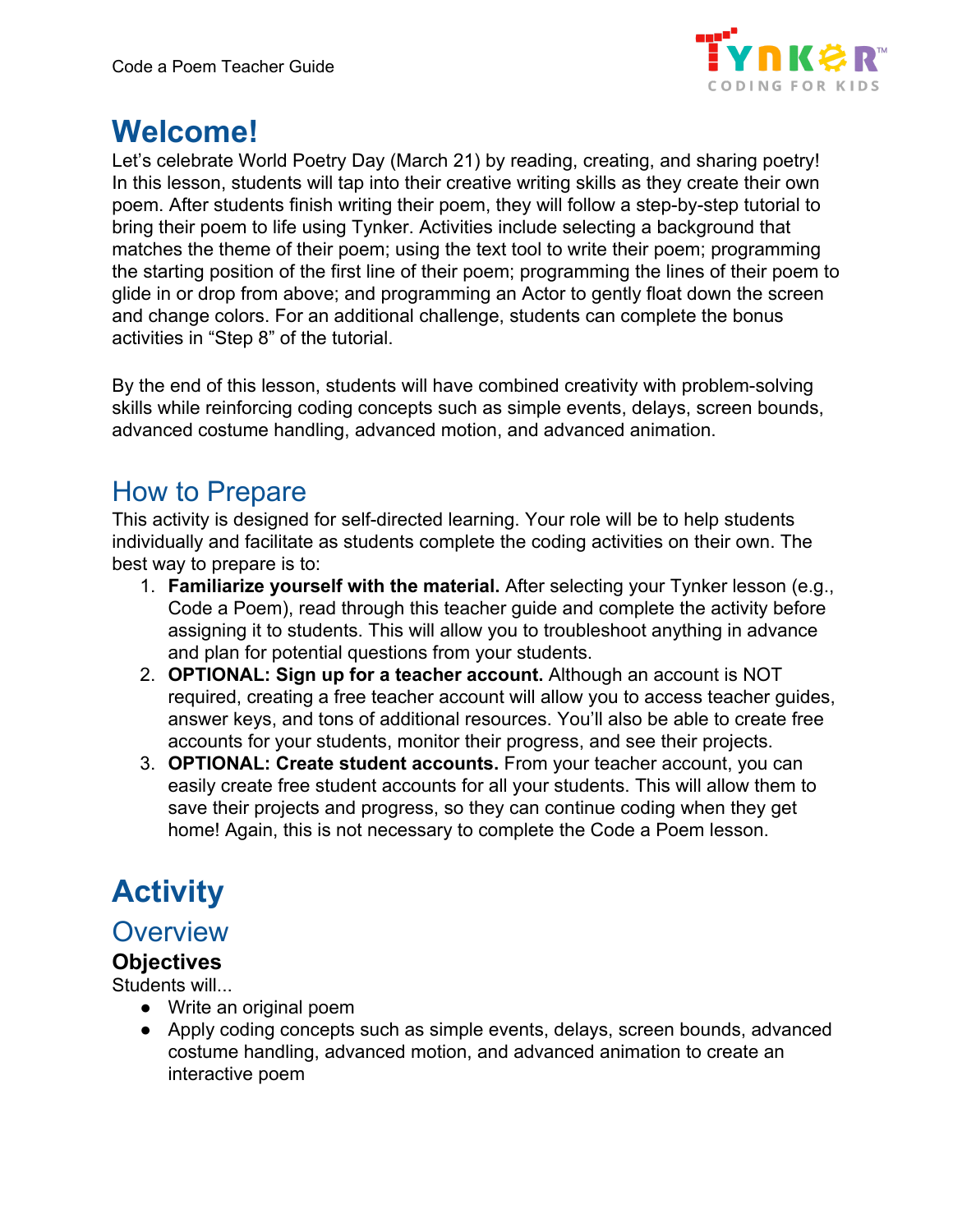

#### **Materials**

- **For web:** Computers, laptops, or Chromebooks (1 per student)
- **For mobile:** iPads or Android tablets (1 per student)

#### **Vocabulary**

- **Code:** The language that tells a computer what to do
- **Actor:** A Tynker character or object that can talk and interact with others
- **Stage:** The background of the project where the Actors are placed
- **Sequence:** The order in which steps or events happen
- **Command:** A specific action or instruction that tells the computer to do something

#### **U.S. Standards**

- **CCSS-ELA:** RI.3.7, RF.3.4, RF.3.4.A, SL.3.1, RF.4.4.A, RF.1.4.A, RF.4.4, SL.4.1, RF.5.4.A, RF.5.4, SL.5.1, RI.6.4, RI.6.7, SL.6.1, SL.7.1, SL.8.1
- **CCSS-Math:** MP.1
- **CSTA:** 1B-AP-11, 1B-AP-12, 1B-AP-14, 1B-AP-15, 2-AP-13, 2-AP-16, 2-AP-17
- **CS CA:** 3-5.AP.10, 3-5.AP.13, 3-5.AP.14, 3-5.AP.16, 3-5.AP.17, 6-8.AP.13, 6-8.AP.16
- **ISTE:** 1.c, 1.d, 4.d, 5.c, 5.d, 6.b

#### **U.K. Standards**

National Curriculum in England (computing):

- **Key Stage 2 (Years 4-6)**
	- Design, write and debug programs that accomplish specific goals, including controlling or simulating physical systems; solve problems by decomposing them into smaller parts
	- Use logical reasoning to explain how some simple algorithms work and to detect and correct errors in algorithms and programs
	- Understand computer networks, including the internet; how they can provide multiple services, such as the World Wide Web, and the opportunities they offer for communication and collaboration
	- Use technology safely, respectfully and responsibly; recognise acceptable/unacceptable behaviour; identify a range of ways to report concerns about content and contact
- **Key Stage 3 (Years 7-9)**
	- Create, reuse, revise and repurpose digital artefacts for a given audience, with attention to trustworthiness, design and usability
	- Understand a range of ways to use technology safely, respectfully, responsibly and securely, including protecting their online identity and privacy; recognise inappropriate content, contact and conduct, and know how to report concerns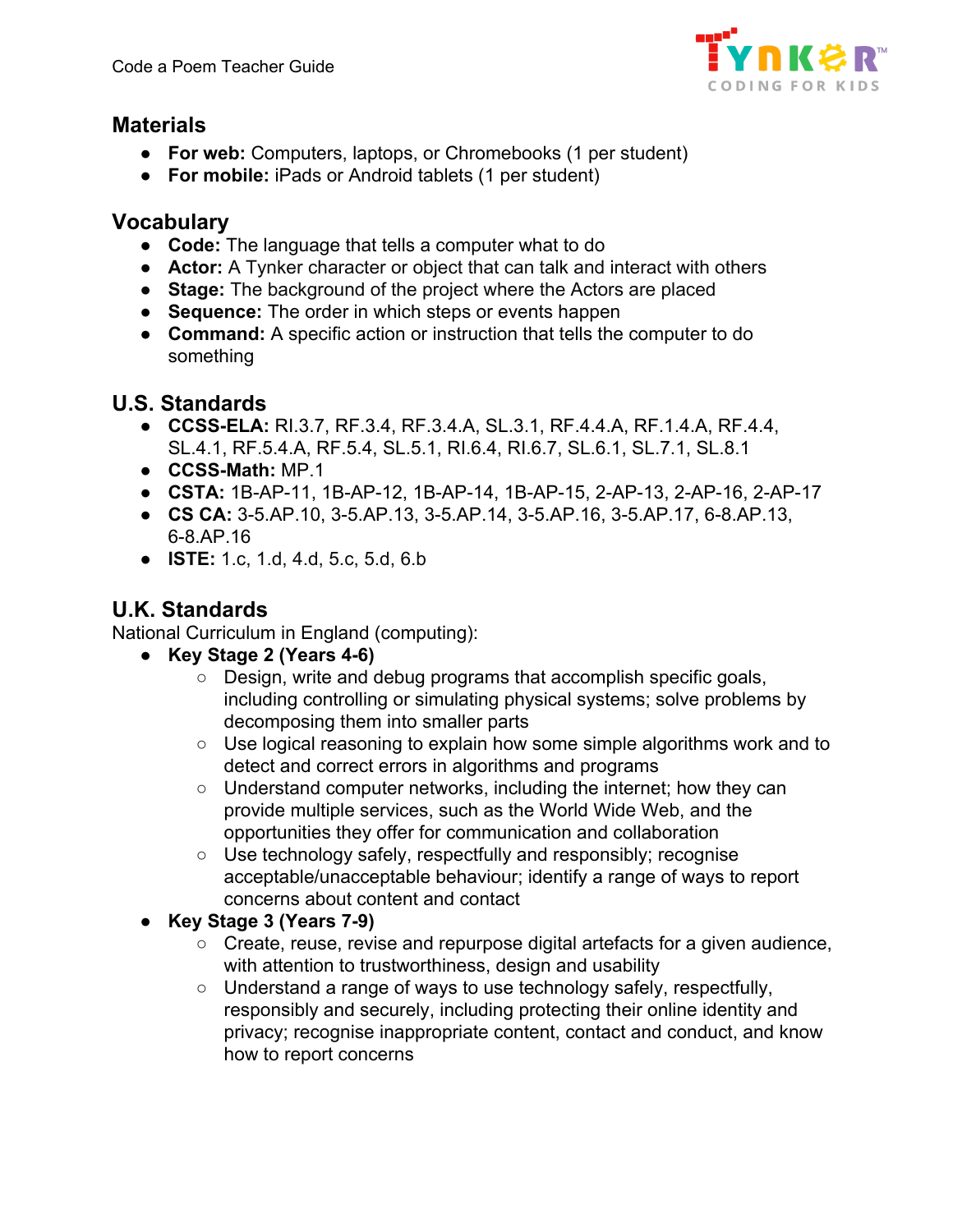

# Getting Started **(10 minutes)**

- 1. Tell students that they are going to create their own animated poem using Tynker! *Optional:* Inspire students by reading different poems that are age-appropriate. For example, younger students will likely enjoy poems by Shel Silverstein, while older students may like Lewis Carroll's "Jabberwocky."
- 2. As a class, create a poem and write it on the board. It can be a poem about school spirit, coding, spring, or any other topic that inspires you!
- 3. Next, ask students to create their own poem and write it on a piece of paper. If they're struggling to get started, ask them to create a specific type of poem (e.g., acrostic, limerick, haiku) and provide them category options about what to write about (e.g., weather, their favorite sport, animals, pets, nature).

# DIY Module **(30 minutes)**

This lesson has one DIY (do-it-yourself) module. Facilitate as students complete the Code a Poem module on their own:

#### **Code a Poem (DIY)**

- In this DIY project, students will create an interactive poem.
- Tell students to follow the step-by-step instructions and drag code blocks from the tutorial tab to the center coding area.
- Point out to students that they'll need to create one Actor for each line of their poem, as explained in "Step 3" of the tutorial.
- Do students want to modify their project? Direct their attention to "Step 8" of the tutorial, which include bonus activities. Here are some hints to help your students get started:
	- **Add more Actors-** Tell students to draw their own Actors or select Actors from Tynker's Media Library.
	- **Add sound effects or background music-** Tell students to use the "play sound" code block. Here's what it looks like:

play sound

- **Add a second verse-** Tell students to use the "hide" code block to make the first verse disappear from the Stage. Here's what it looks like: hide
- If students finish early, encourage them to create another poem that uses a different form structure (e.g., acrostic, limerick, haiku).

# Extended Activities

#### Show and Tell

Encourage students to share their projects with the class:

● Use your projector to display their unique animated poems. Did students complete the bonus activities? How did they modify their code?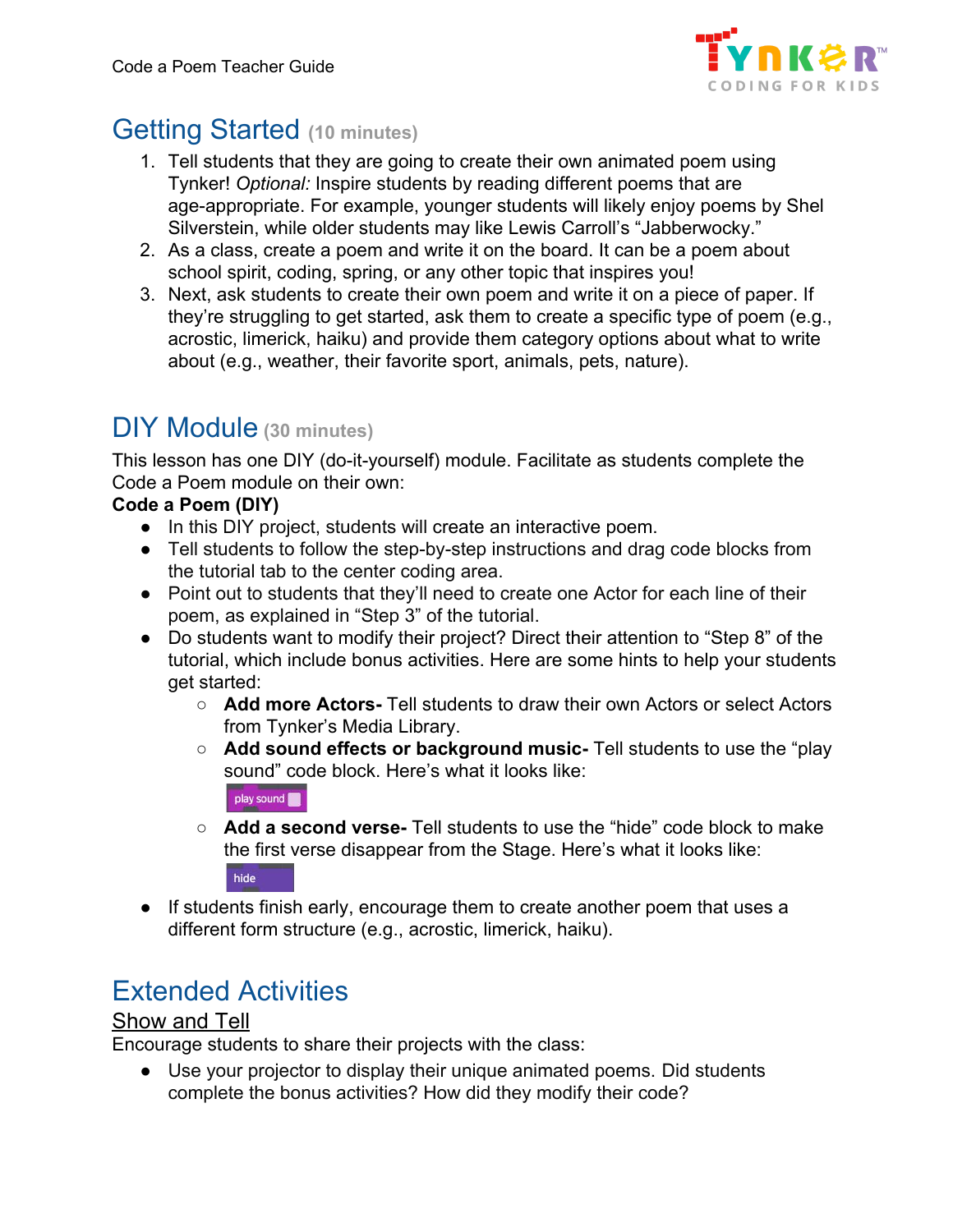

#### **Discussion**

Ask your students...

- What is something you learned today about poems?
- Do you have a favorite poem? What is it about?
- Who can describe how they experimented with their code? Discuss obstacles and successes.

# **Going Beyond Code a Poem**

If your students enjoyed Code a Poem, they're sure to enjoy the rest of what Tynker has to offer! Tynker offers a complete premium solution for schools to teach computer science. Over 400 hours of lessons are available to take K-8 students from block coding to advanced text coding. We offer tons of resources for teachers, including comprehensive guides, free webinars, and a forum to connect with other educators.

# Do More with Tynker

With Tynker, kids don't just acquire programming skills—they explore the world of possibilities that coding opens up. Tynker has several interest-driven learning paths that make coding fun, both inside and outside the classroom:

- **Coding and Game Design:** Your students can use Tynker Workshop, a powerful tool for crafting original programs to make games, stories, animations, and other projects. They can even share their work with other kids in the Tynker Community.
- **Drones and Robotics:** Tynker integrates with connected toys, including Parrot drones and Lego WeDo robotics kits, so kids can see their code come to life.
- **Minecraft:** Tynker integrates with Minecraft so your students can learn coding through a game they love. Tynker offers skin and texture editing, as well as a custom Mod Workshop that lets kids try their original code in Minecraft.

# Tynker for Schools

Used in over 80,000 schools, our award-winning platform has flexible plans to meet your classroom, school, or district needs. All solutions include:

- Grade-specific courses that teach visual coding, JavaScript, Python, robotics and drones
- A library of NGSS and Common Core compliant STEM courses that are great for project-based learning
- Automatic assessment and mastery charts for whole schools and individual classes and students
- Easy classroom management with Google Classroom and Clever integration
- Professional training, free webinars and other teacher training resources

**Need help getting Tynker started at your school?** [Contact us](https://www.tynker.com/school/coding-curriculum/request) to learn more about teaching programming at your school with Tynker!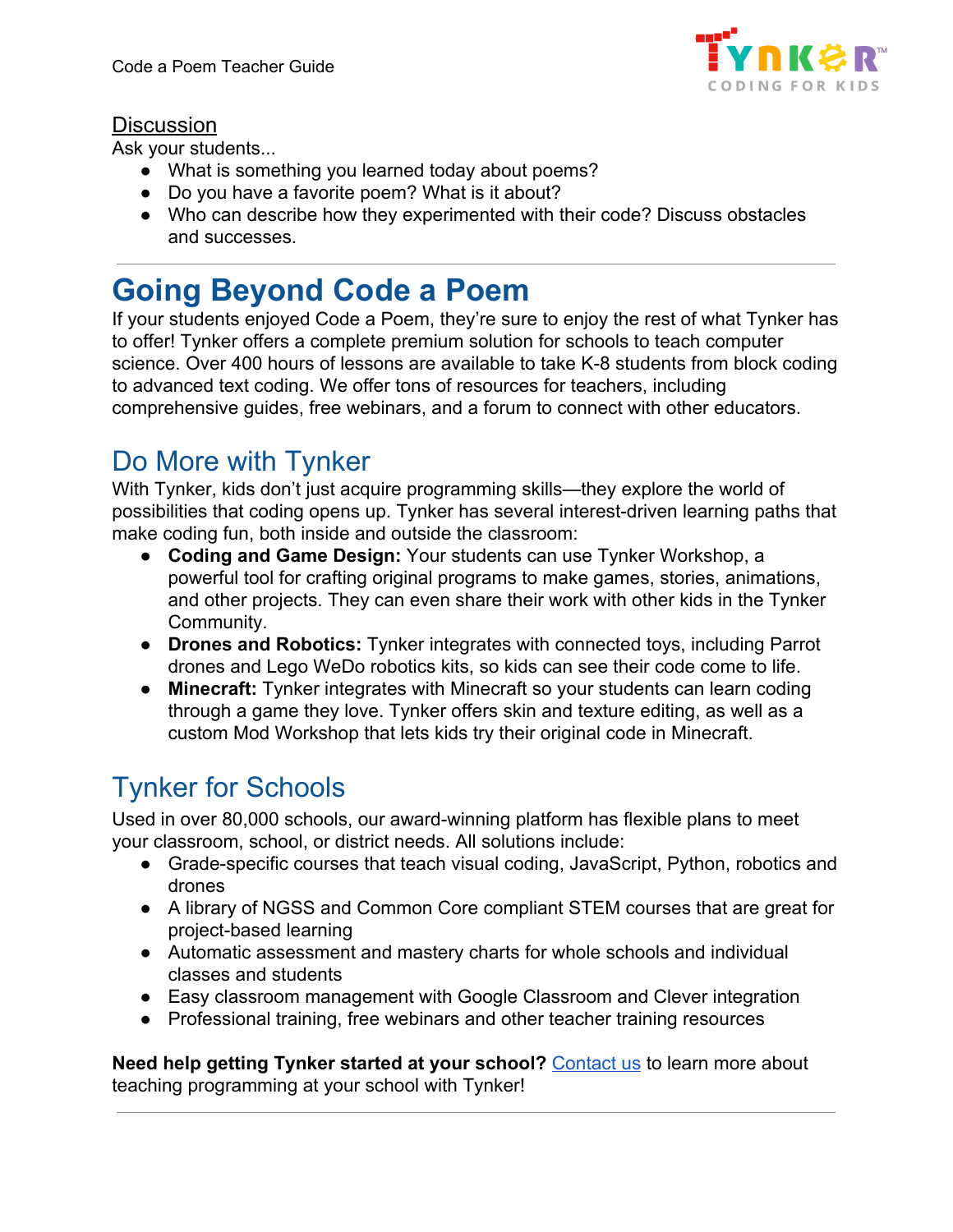

# **Help**

Need help? Below you'll find answers to frequently asked questions about using Code a Poem.

# How do I prepare for Code a Poem?

- 1. **Familiarize yourself with the material.** After selecting your Tynker lesson (e.g., Code a Poem), read through this teacher guide and complete the activity before assigning it to students. This will allow you to troubleshoot anything in advance and plan for potential questions from your students.
- 2. **OPTIONAL: Sign up for a teacher account.** Although an account is NOT required, creating a free teacher account will allow you to access teacher guides, answer keys, and tons of additional resources. You'll also be able to create free accounts for your students, monitor their progress, and see their projects.
- 3. **OPTIONAL: Create student accounts.** From your teacher account, you can easily create free student accounts for all your students. This will allow them to save their projects and progress, so they can continue coding when they get home! Again, this is not necessary to complete the Code a Poem lesson.

## Who is this activity for?

Code a Poem is intended for students in grades 3-8 with some coding experience.

# Do I need to create Tynker accounts for my students?

No, you do not need to create Tynker accounts for your students.

### What devices do I need?

- **For web:** Computers, laptops, or Chromebooks (1 per student) with an internet connection
- **For mobile:** iPads or Android tablets (1 per student) with an internet connection



### How do my students code their projects?

The Code a Poem DIY module includes a workspace for students to code their projects. The section on the left is a tutorial tab that gives step-by-step directions, describes what is happening in each step, and provides the necessary code blocks. Tell students to follow the step-by-step instructions and drag blocks from the tutorial tab to the center coding area.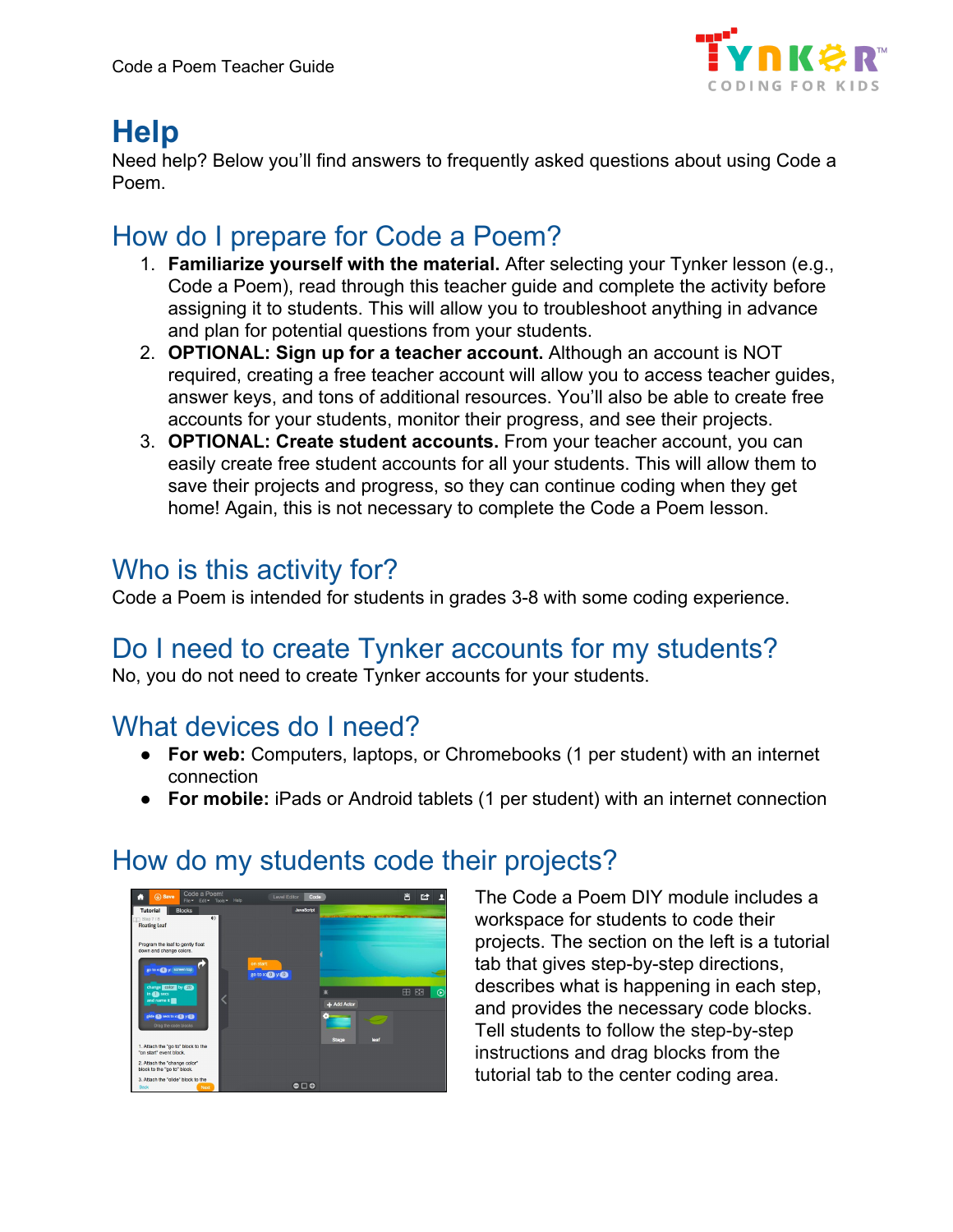

# What will my students learn?

Students will combine creative writing, imagination, and coding concepts (i.e., simple events, delays, screen bounds, advanced costume handling, advanced motion, and advanced animation) to create an interactive poem! "Step 8" of the DIY tutorial includes a bonus section that encourages students to expand on their project while experimenting with new code blocks. In this process, students will develop debugging and logical reasoning skills.

# What do the code blocks do?

This is an open-ended project, and below is an example (with noted pseudocode) of what your students' code might look like:

#### **Poem line 1-**

| on start<br>Start program when the green play button is clicked or tapped. |                                                                                                                                                  |
|----------------------------------------------------------------------------|--------------------------------------------------------------------------------------------------------------------------------------------------|
|                                                                            | go to x: screen right y: screen top $\rightarrow$ $\rightarrow$ Move the poem's first line to the specified location (screen right, screen top). |
|                                                                            | glide $\bigcirc$ secs to x: 450 y: 115 $\bigcirc$ + Move the poem's first line to the specified location (-450, 115) within 1 second.            |

#### **Poem line 2-**

| on start<br>Start program when the green play button is clicked or tapped. |                                                                                                                                       |
|----------------------------------------------------------------------------|---------------------------------------------------------------------------------------------------------------------------------------|
|                                                                            | go to x: screen right y: screen top $\rightarrow$ - Move the poem's second line to the specified location (screen right, screen top). |
| wait <b>1</b> secs                                                         | ← Wait 1 second.                                                                                                                      |
| Secs to x: 320 y: 65<br>glide                                              | 4 Move the poem's second line to the specified location (-320, 65) within 1 second.                                                   |

#### **Poem line 3-**

| on start<br>Start program when the green play button is clicked or tapped. |                                                                                                                                                  |
|----------------------------------------------------------------------------|--------------------------------------------------------------------------------------------------------------------------------------------------|
|                                                                            | go to x: screen right y: screen top $\rightarrow$ $\rightarrow$ Move the poem's third line to the specified location (screen right, screen top). |
| wait 2 secs                                                                | $\leftarrow$ Wait 2 seconds.                                                                                                                     |
| glide Secs to x 244 y. 9                                                   | < Move the poem's third line to the specified location (-244, 9) within 1 second.                                                                |

#### **Poem line 4-**

| on start                            | < Start program when the green play button is clicked or tapped.                     |
|-------------------------------------|--------------------------------------------------------------------------------------|
| go to x: screen right y: screen top | A Move the poem's fourth line to the specified location (screen right, screen top).  |
| wait <b>B</b> secs                  | $\leftarrow$ Wait 3 seconds.                                                         |
| Secs to x: $-166$ y: $-30$<br>glide | ← Move the poem's fourth line to the specified location (-166, -30) within 1 second. |